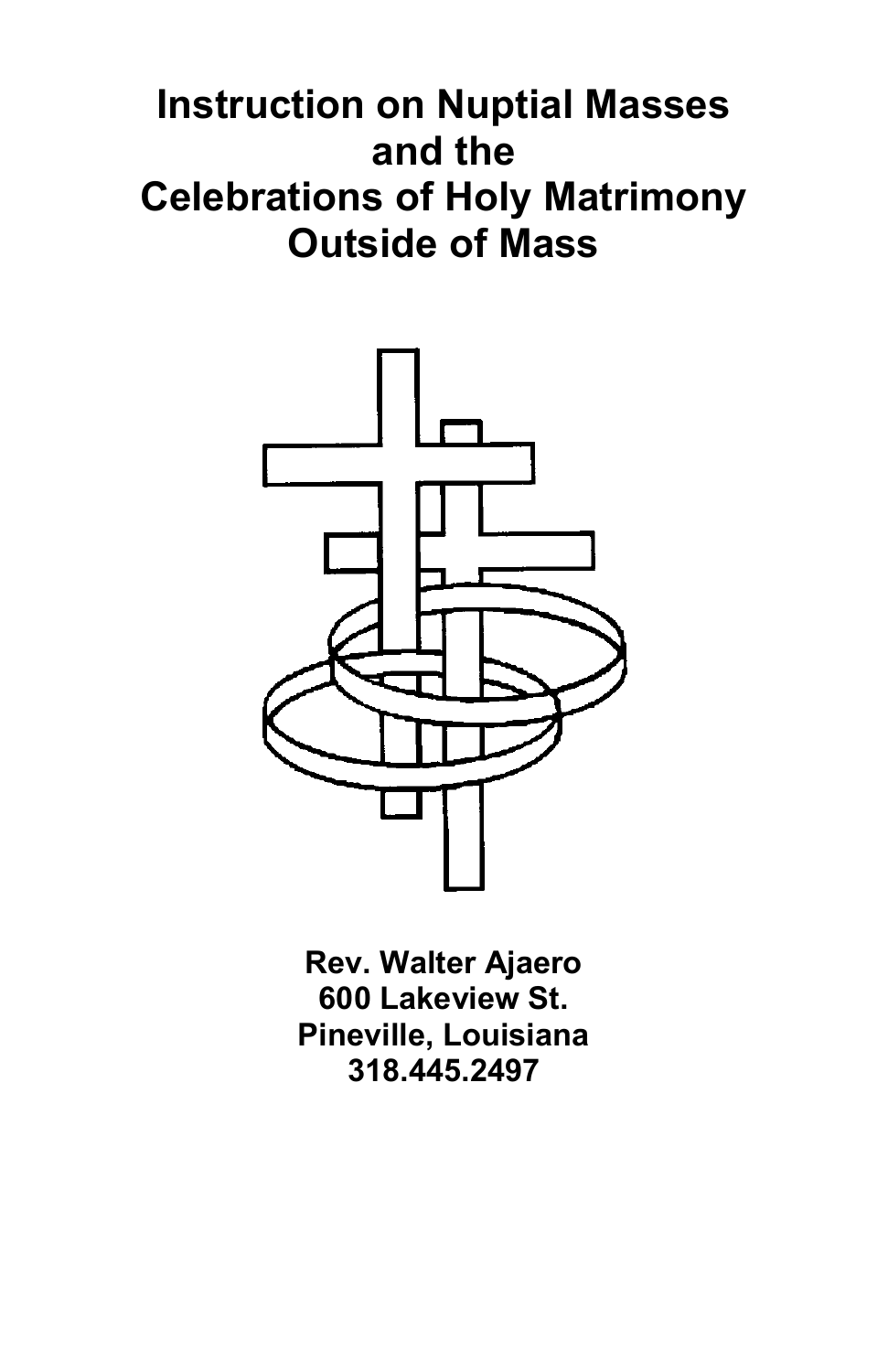#### **Introduction**

The loving family at this church extends to you sincere congratulations and best wishes for your marriage. Holy matrimony is a sacred occasion in which you exchange consent to marriage before God, a clergyman and the assembled congregation of family and friends. You will publicly vow your faith and your love to each other and your desire to be united for life.

Our prayer is that you will enjoy planning your nuptial Mass or the celebration of holy matrimony outside of Mass. We hope working with the musicians, florists, tailors, caterers and everyone else will be a pleasure. This day is important and will hold many memories for you. May it be as holy and lovely as you wish!

This day is not as important, however, as the quality of the rest of your life as you live out a holy marriage. Our church family wishes you the best each day of your married life and that the love you have on your special day will be but a flicker compared to the love and holiness that will grow and mature in the years ahead until death do you part!

Because of the sacredness of this occasion and the dailymarried life you begin, the following instructions will help you. All of them are designed to make your liturgical celebration truly prayerful and to send you off into a special relationship with each other and God in holy matrimony.

This is an instruction booklet and not a rulebook. Feel free to discuss any of these matters with the clergyman preparing you for marriage. If you do not discuss those things you would like to do differently, it is presumed that what is said here is acceptable to you.

It is the policy of the dioceses in Louisiana that you begin your premarital preparation by meeting with a clergyman at least four to six months before the anticipated date of your marriage. This allows time for you to look at your relationship in the new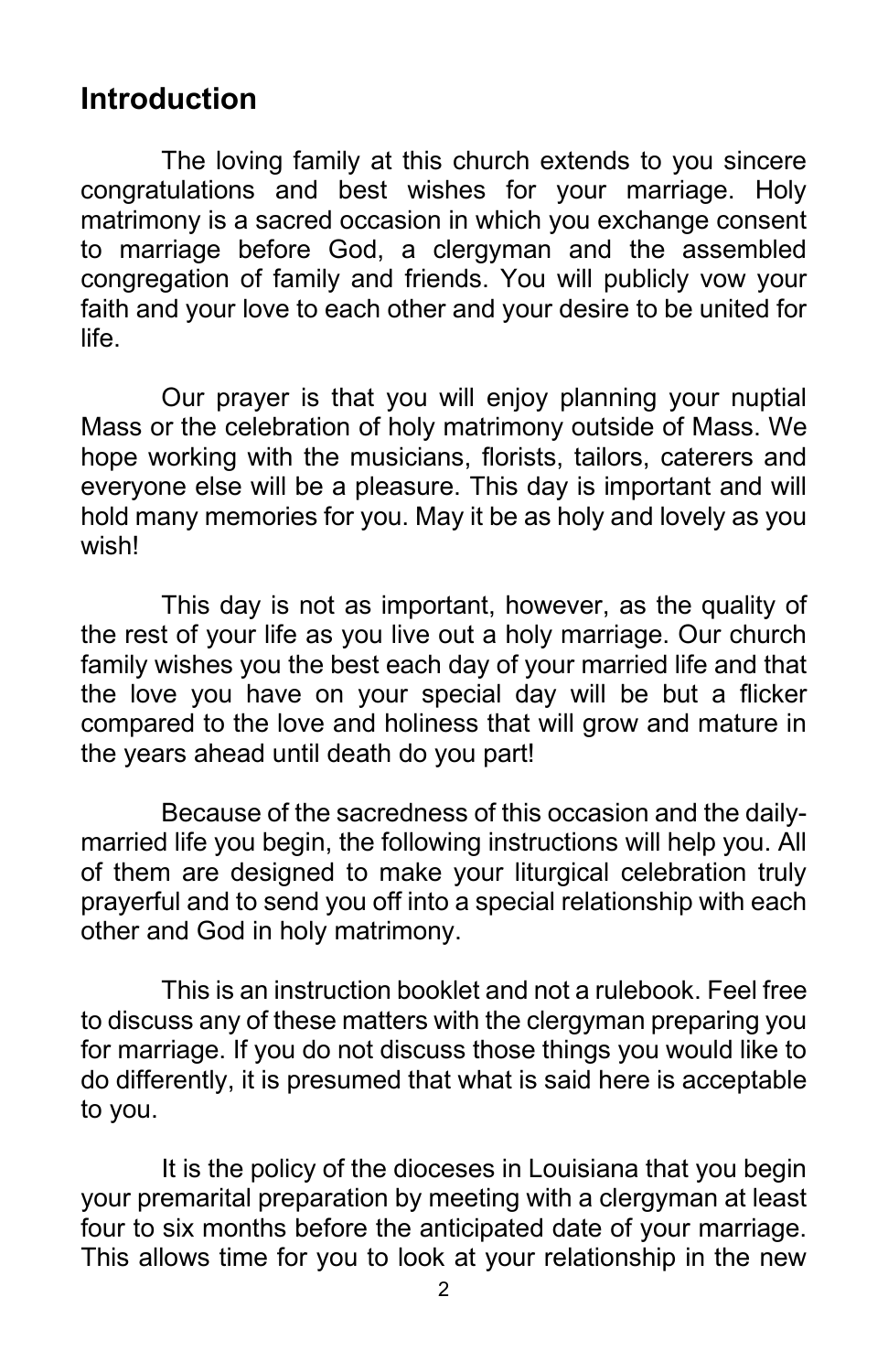light of a lifetime commitment together in holy matrimony. In addition, it allows for the clergyman and you to come to know each other better.

The setting of the date and time of your wedding by the clergyman is a legal matter. Once it is set, then you may hold the clergyman to that date and time in the church in which the marriage is scheduled. Preparation for marriage is a time for you to conclude whether you are properly prepared, rightly disposed and appropriately marrying at this moment in time with the assistance of the clergyman. Therefore, the date and time of your marriage is not set until it is evident that these essential elements of readiness have been thoroughly considered. You may **not** announce your wedding until the clergyman has agreed with you that these requirements have been met in accord with diocesan and universal law.

*On the last page of this Instruction is a handy "TO-DO" list. There are also pages for you to make a list of questions as you go. Please make certain that you re-read the sections of this booklet from "The Rehearsal..." through*  **"Photographs..."** *the day of your rehearsal.*

#### **Prepare**

In the initial stages of working together, you will meet with the clergyman and take a kind of opinion survey known as *Prepare*. From the results, a program is designed to facilitate open communication between you and your future spouse.

This process has been created with the realization that you have strengths and weaknesses, as do all couples, in the way in which you relate to each other and to those around you. The *Prepare* program is useful in helping the two of you identify areas of your relationship in which you have strengths and weaknesses.

*Prepare* is not a pass/fail test, but rather an opinion survey that provides a snapshot of how each of you thinks and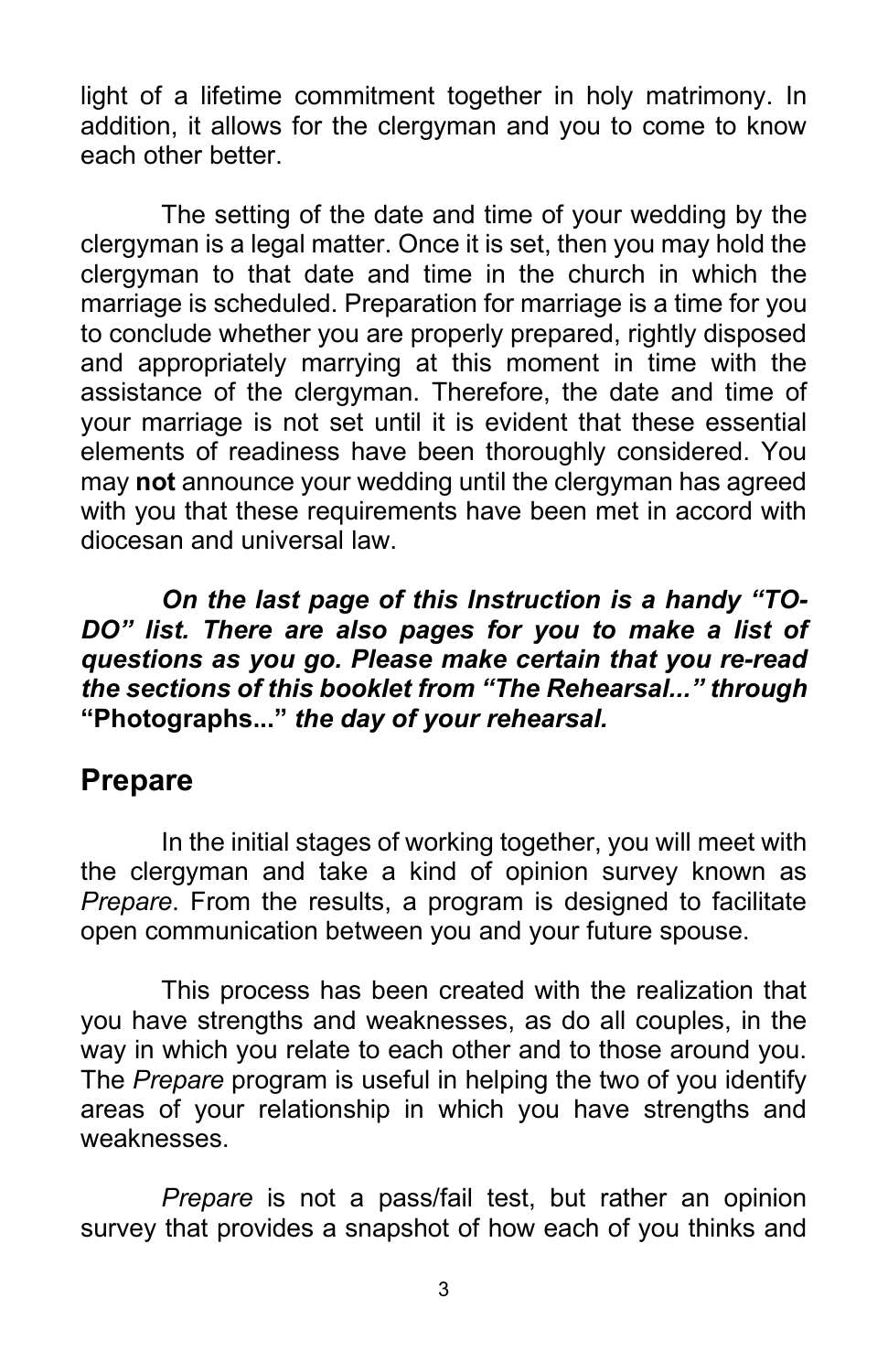what each one feels with regard to a set of issues which may come up in your future together.

Your opinions are compiled and returned to you. As a couple, you and the clergyman will set up a minimum of three (3) follow-up visits to do a series of communication and goal setting exercises to help you learn the results of the survey. You can then take appropriate steps to celebrate your strengths and build up your weaknesses. The *Prepare* and the follow-up appointments should be completed within the first two months after your initial meeting with the clergyman.

### **Other Preparation**

One of these:

# **[Catholic Marriage Prep Online](http://www.catholicmarriageprep.com/online-pre-cana-info/online-course-content)**

**[http://www.catholicmarriageprep.com/o](http://www.catholicmarriageprep.com/online-pre-cana-info/online-course-content) [nline-pre-cana-info/online-course-content](http://www.catholicmarriageprep.com/online-pre-cana-info/online-course-content)**

**One-on-one Catholic, interactive, mentorled Pre-Cana program**

## **[Engaged Encounter](http://www.engagedencounter.org/index.php/district-3)**

**[http://www.engagedencounter.org/index](http://www.engagedencounter.org/index.php/district-3) [.php/district-3](http://www.engagedencounter.org/index.php/district-3)**

**Spend a weekend with your future spouse in private dialogue in a couple-guided program**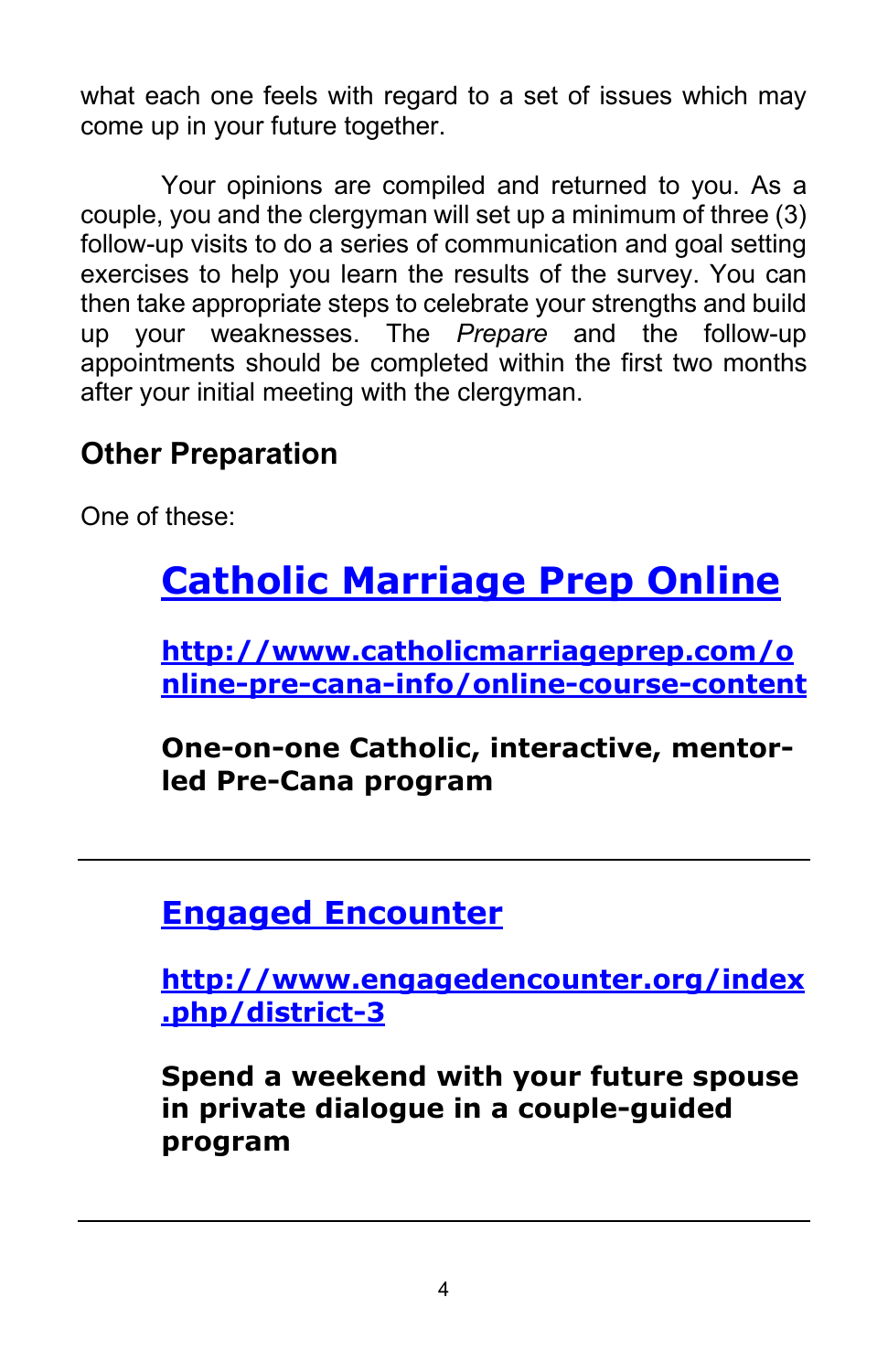and also this with one of the above:

### **Symptopro Fertility Education**

**<http://www.symptopro.org/>**

**Even medical doctors say they did not know what this on-line, mentor-led course teaches**

#### **Catholic Baptismal Certificates**

If you are a Catholic, you **must** request a **new** copy of your baptismal certificate from the church in which you were baptized. (If you were baptized here in Sacred Heart Church, the clergyman will obtain it for you.) This certified copy **must** be issued within six months of the date of your marriage.

You may simply phone the church where you were baptized to obtain a copy. You should call during normal business hours. It is sufficient to ask for it from the secretary who answers the phone. You will need to provide your name, date of birth and parents' names. If you have an older copy of the certificate, you can also give the date of baptism, and the volume and page number of the baptismal register where your baptism is recorded. If you find that the church parish no longer exists, ask the clergyman preparing you for marriage to help you obtain a copy. Do not try to track down a certificate without help.

When requesting the certificate, please inform the person answering the phone that this baptismal certificate is being requested as part of preparation for marriage and **all notations**  are important. Please have the baptismal certificate sent to the clergyman preparing you (see front cover).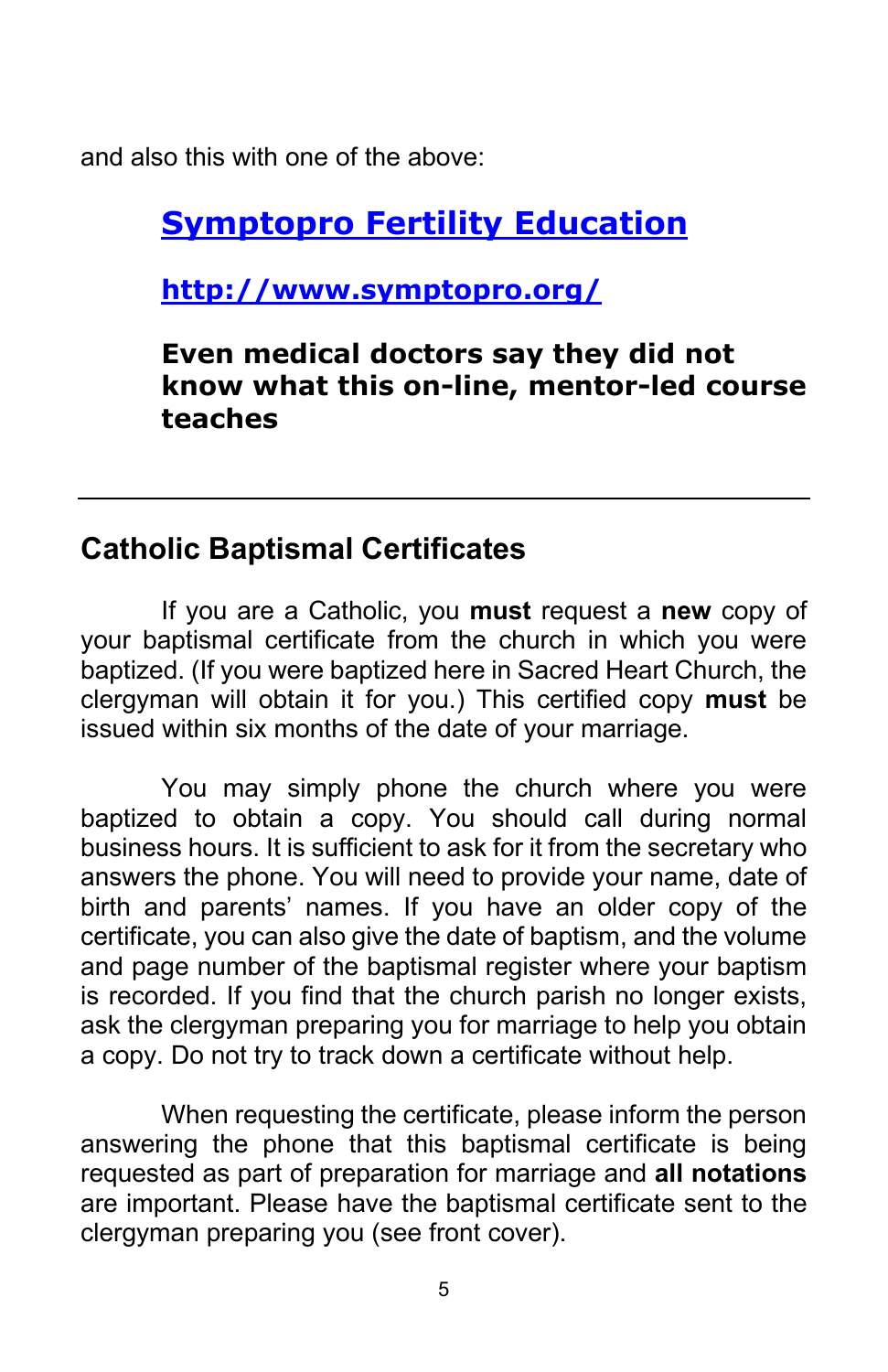#### **Baptismal Certificates for All Others**

If you are baptized, it would be great to have a copy of that certificate. It does not have to be a recent one. A photocopy of any certificate will do. If you do not have one, there are several options. If you can remember your own baptism, it is sufficient that you yourself complete an affidavit provided by the clergyman. Alternatively, one or both parents can complete affidavits of baptism.

In any case, your parents, or someone who has known you nearly as well all of your life, **must** complete an affidavit that you have never been married to anyone in anyway prior to your proposed marriage.

The clergyman will provide a form for the affidavits when you meet for preparation.

#### **Music, Musicians, Vocalists**

**(Yes, the following means that it would never cross our minds that it would cross yours to have your wedding with recorded music in a Catholic church since you have never seen a formal service with it.)** The church documents on music state that "Music, when it is done well, takes the liturgy to another level." While music and singing are not required, the addition will enhance your wedding and contribute to the beauty of the liturgy and provide lasting memories. Secular music selections are best utilized at the reception. Other Catholic musicians from outside the parish can also be used; they would need to be approved prior to your wedding date.

You are responsible for the fees for musicians and vocalists. If they are required to audition or come to the rehearsal, any additional fees or other costs are also your responsibility.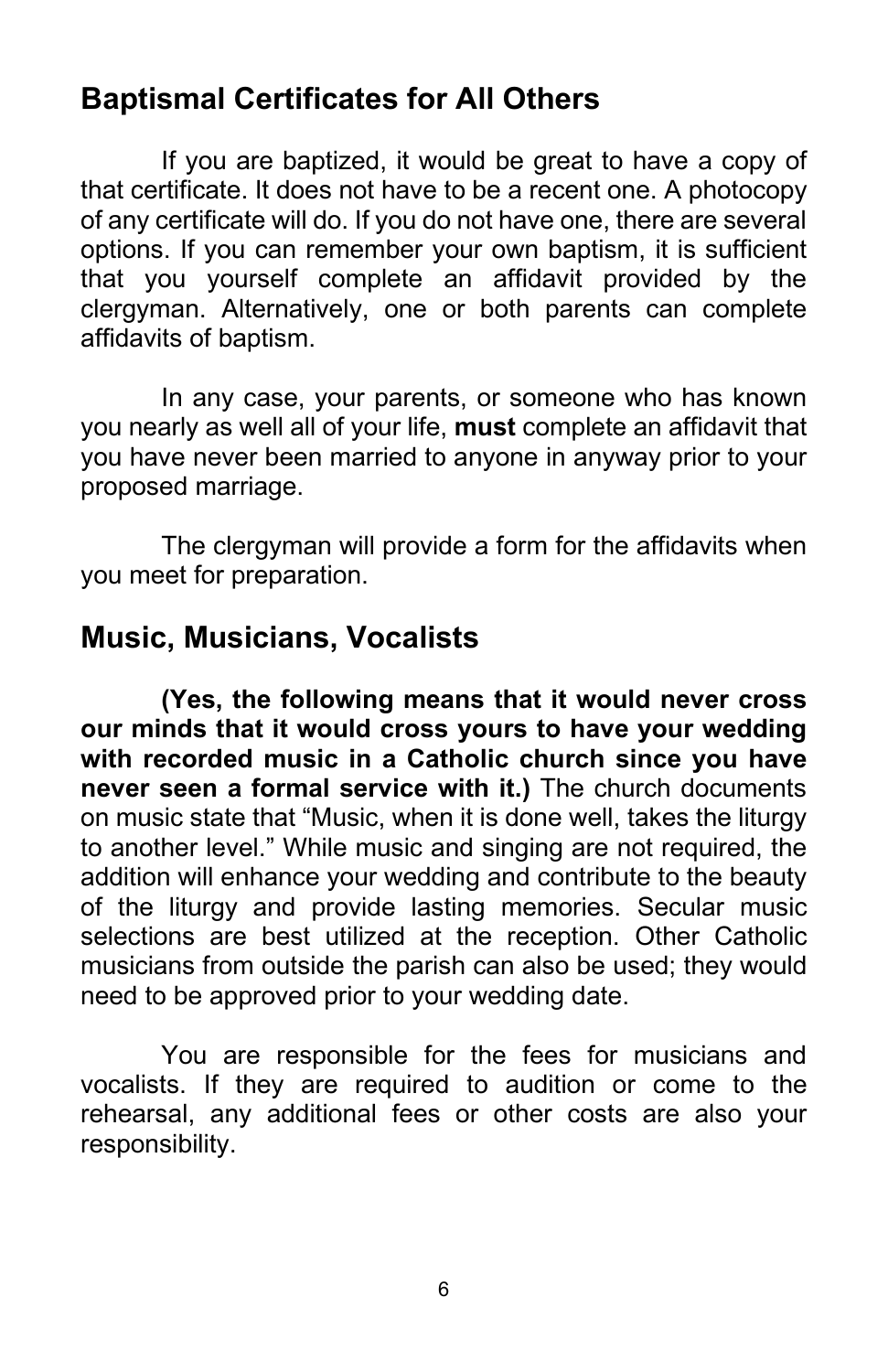#### **The Rehearsal and Your State Marriage License**

The rehearsal is an important event and helps set the tone of the celebration. Due to the fact that there may be another rehearsal the same day, please be on time for the rehearsal. Remember that during the rehearsal we are in a sacred place. So, dress and act accordingly. There also may be others nearby who wish to pray as you rehearse.

You as bride and groom have total responsibility for everyone's conduct at the rehearsal! As a Christian bride you should not practice superstitions. Brides do walk and participate fully in the rehearsal. Good worship takes serious preparation.

From *Together for Life* (included with this booklet) you plan your ceremony **as a couple**. There are two versions: one for a nuptial Mass and the other for ceremonies without Mass. If your plans change, ask for the other booklet! Fill out the planning sheet and bring at least three copies of it to the rehearsal.

If your marriage is to be celebrated at Mass between Saturday at 4 PM and Sunday at midnight during the Advent, Christmas, Lent or Easter seasons, you must use the readings and Mass prayers assigned for the Sunday. The same may be true of holy days or other special days. Ask about this possibility when you talk about your marriage date with the clergyman.

Make sure everyone who has a role in your ceremony knows the order of procession and sequence of events during the ceremony **before** the night of the rehearsal. You should have also decided how each person will enter and where each one will stand.

At the rehearsal the clergyman will speak with the **bride** about any decisions to be made regarding the ceremony. A coordinator (usually an older friend or relative of the bride) at the main entrance of the church is essential.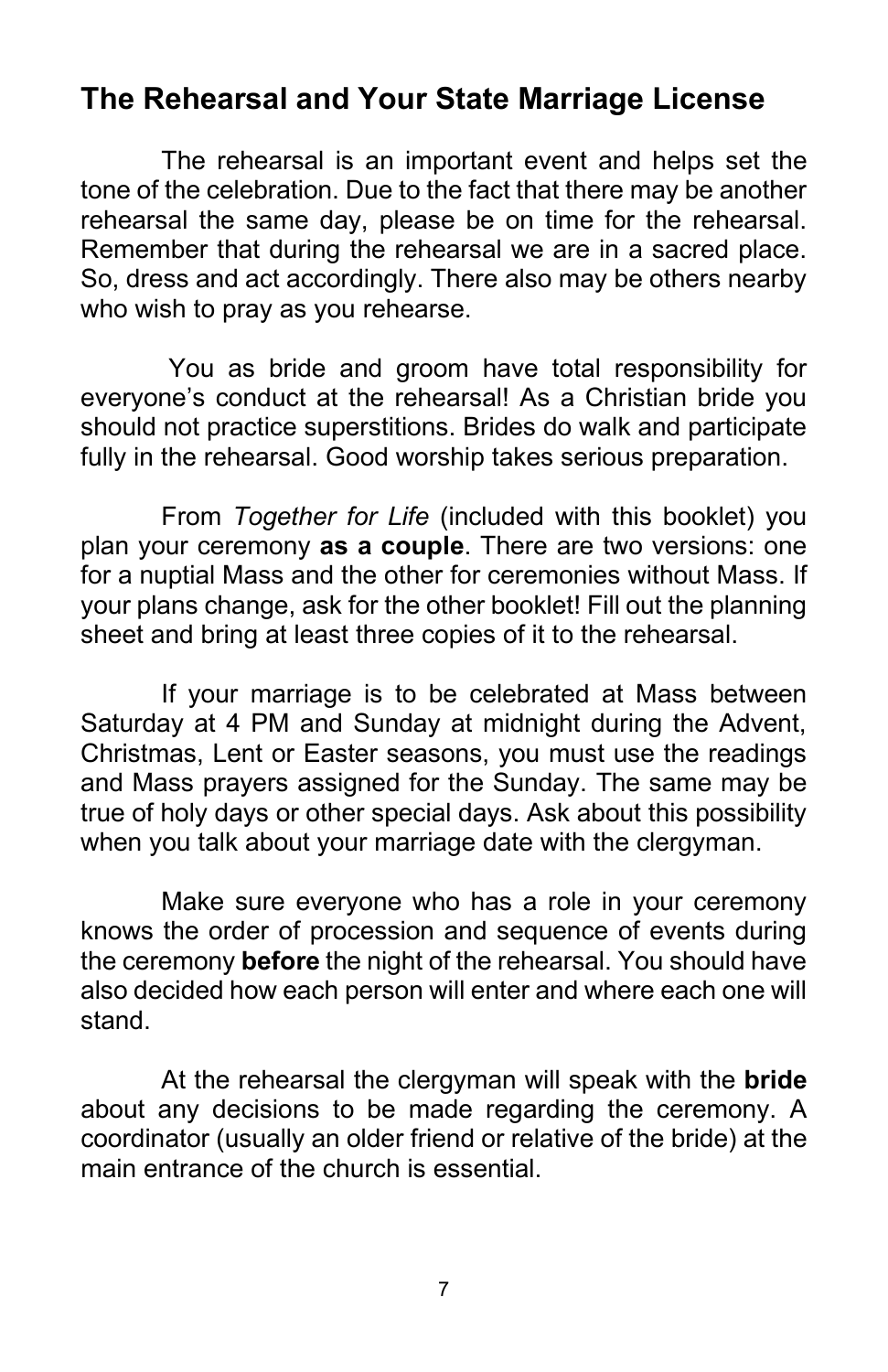Decorations should **not** be put in place on the evening of the rehearsal and certainly not during it. Coordinate the proper timing with the clergyman preparing you.

Your state marriage license must be obtained in accord with Louisiana law. You have a choice between the standard marriage license and the covenant marriage license. While the clergyman can sign the affidavit, the state requires for covenant marriages, Catholics should obtain the standard license since can be a marriage in contemplation of divorce!

Neither type of state license is signed during the celebration of holy matrimony. They will be signed during the rehearsal except the clergyman's signature that will occur after the ceremony.

You will be given one copy of the real state license and the pretty, but non-legal, state certificate after the nuptials are celebrated. The clergyman will then send the other two copies of the state license to the appropriate clerk of court.

A church certificate of celebration of holy matrimony will be mailed to your new home shortly after your nuptials. When you receive it, this may be a good time to request a certified copy of the state license from the courthouse where you obtained it. It is most important for you to have proof that your marriage has been recorded there.

**All copies of the state marriage license and three (3) copies the appropriate version of the planning sheet from** *Together for Life* **must be brought to the rehearsal.**

#### **Church Flowers and Decorations**

Please speak with the Parish Manager, 318.445.2497 x14. She will show what is available through our parish family. Kneelers are automatically provided and are also free of charge.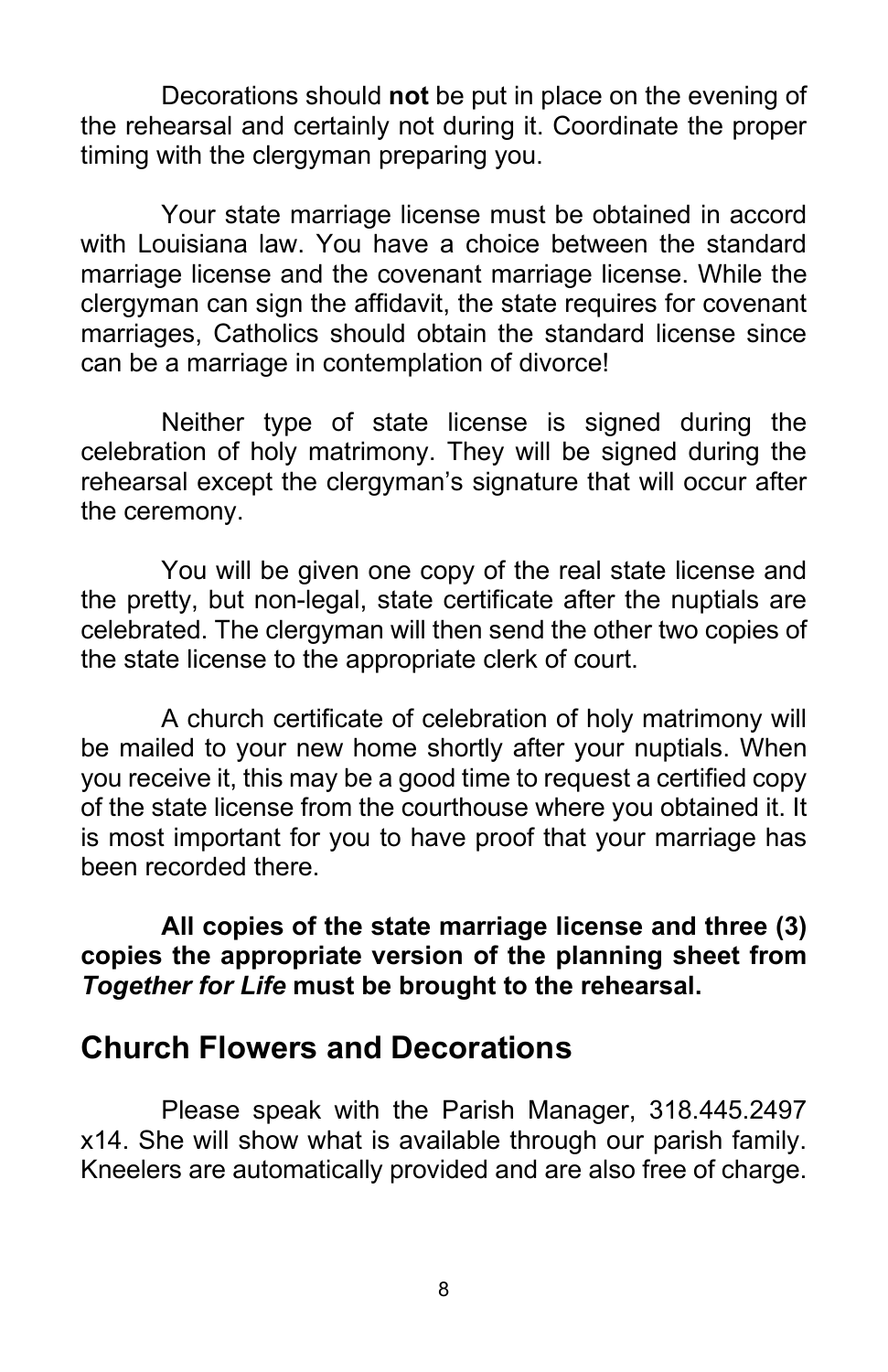Generally, one main flower arrangement with two smaller ones flanking the tabernacle will be beautiful and plenty to decorate our church. Less (flowers, candles and money) in this case is more!

So that the entire parish community can share in the joy of the wedding, we ask that the altar flowers be in place before the Saturday Mass and left for the weekend Masses. An announcement of your marriage will be placed in the parish bulletin indicating, "Mr. and Mrs.… have donated the flowers this weekend in honor of the holy marriage of Mr. and Mrs...." or something similar as you direct. Please provide the printed copy for the bulletin in advance!

See what the Parish Manager, 318.445.2497 x14 can do for you for these three arrangements.

In any case all flower arrangements must be fresh and be provided by a florist. However, there is a problem that many florists often make arrangements that are either too small or of flowers that will not enhance the beauty of the wedding.

Furthermore, no flowers may be placed in front of the tabernacle or altar; access to the aisles may not be completely blocked by pew arrangements. Nothing should be placed on the floor at the ends of the pews to become footballs when people exit the pews. No candles or flowers may be placed on top of the altar. Artificial flowers or arches of any kind may not be used. Church furniture cannot be rearranged.

To avoid the possibility of scratching or otherwise damaging the pews, bows and other objects may be placed on them only with a special hook designed for this purpose. **Absolutely no tape** (no matter what it is claimed that it will not do) **and no wire, nail or other kind of hook may be used.** In this case and all others ask for help from the Parish Manager, 318.445.2497 x14. Please do not become frustrated trying to find the right thing; ask.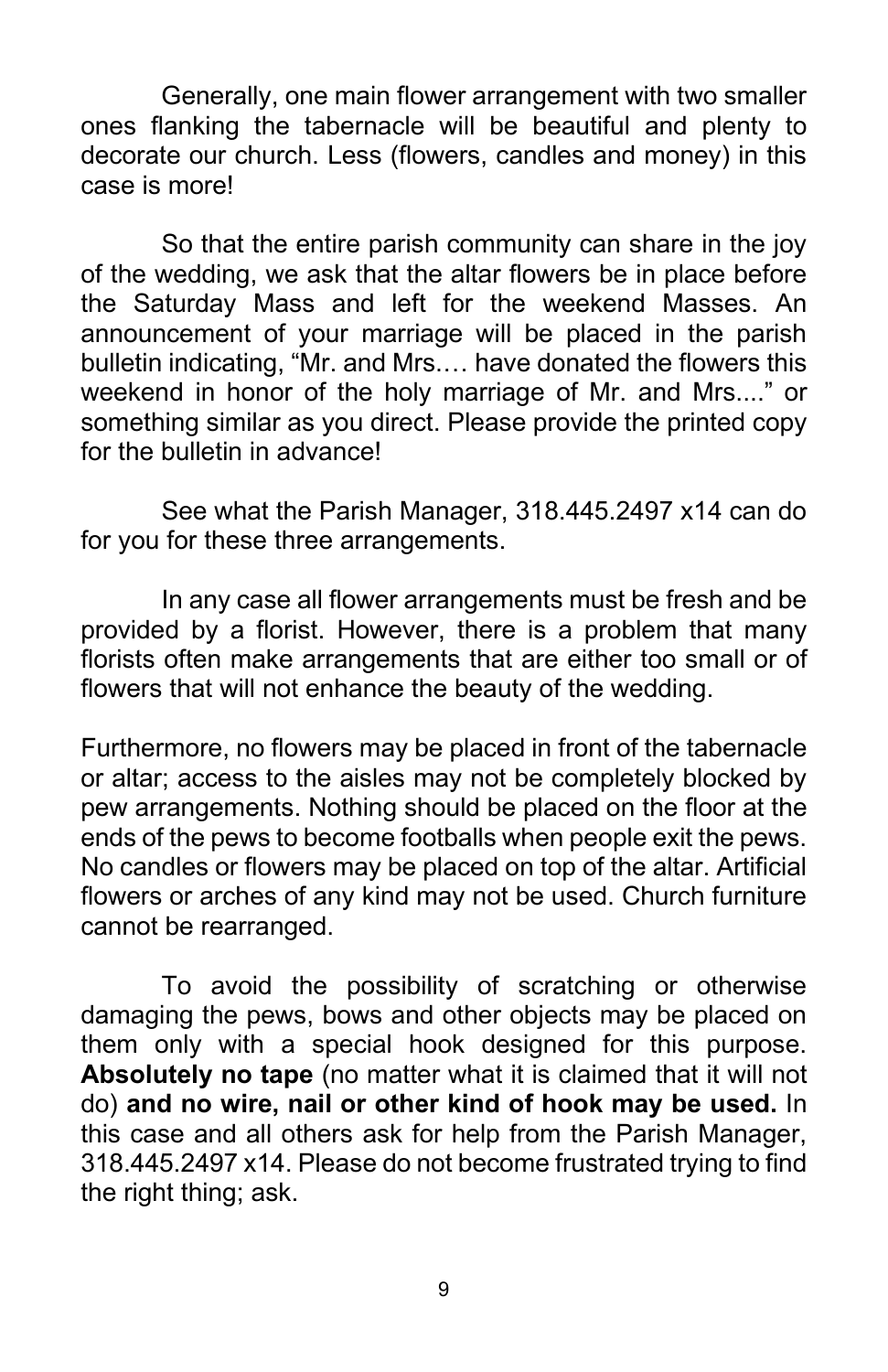**Because of safety and other concerns, do not block access to the pews or doors. Do not use rugs, aisle runners or carpets inside or out. Please do not drop anything on the floor** (such as real or artificial flower petals etc.) **or throw anything anywhere** (such as rice, birdseed, confetti etc.)**.**

No birds, pets etc. should be brought into the church or displayed outside of it.

Please speak with the Parish Manager, 318.445.2497 x14 about our wedding coordinator. Services provided include: being present during rehearsal in the church, setting up the guest book provided by the wedding party, setting up the kneelers, turning on the microphones, setting up the credence table, preparing the gifts, turning on and off lighting, airconditioning/heat and opening and closing the church**.** 

A wedding coordinator is an absolute must. You may want to have several depending on the size of your wedding.

You may also want to have assistance beyond your wedding party while you are dressing. Moreover, the gentlemen a might also need assistance. Often, they do not know how to wear formal clothing properly. Their boutonnieres are always a problem with which they need help.

#### **Customs at Weddings**

It should be pointed out that holy matrimony can be celebrated without renting or buying anything including special clothes and decorations. The typical decorations, customs, photos and videos are often driven and expanded by a huge, sales-oriented market.

Read the information which follows knowing that things are negotiable. The clergyman preparing you and many others can help you sort through your many options. Every effort will be made to help you plan a beautiful liturgical celebration so that you are satisfied and proud of it.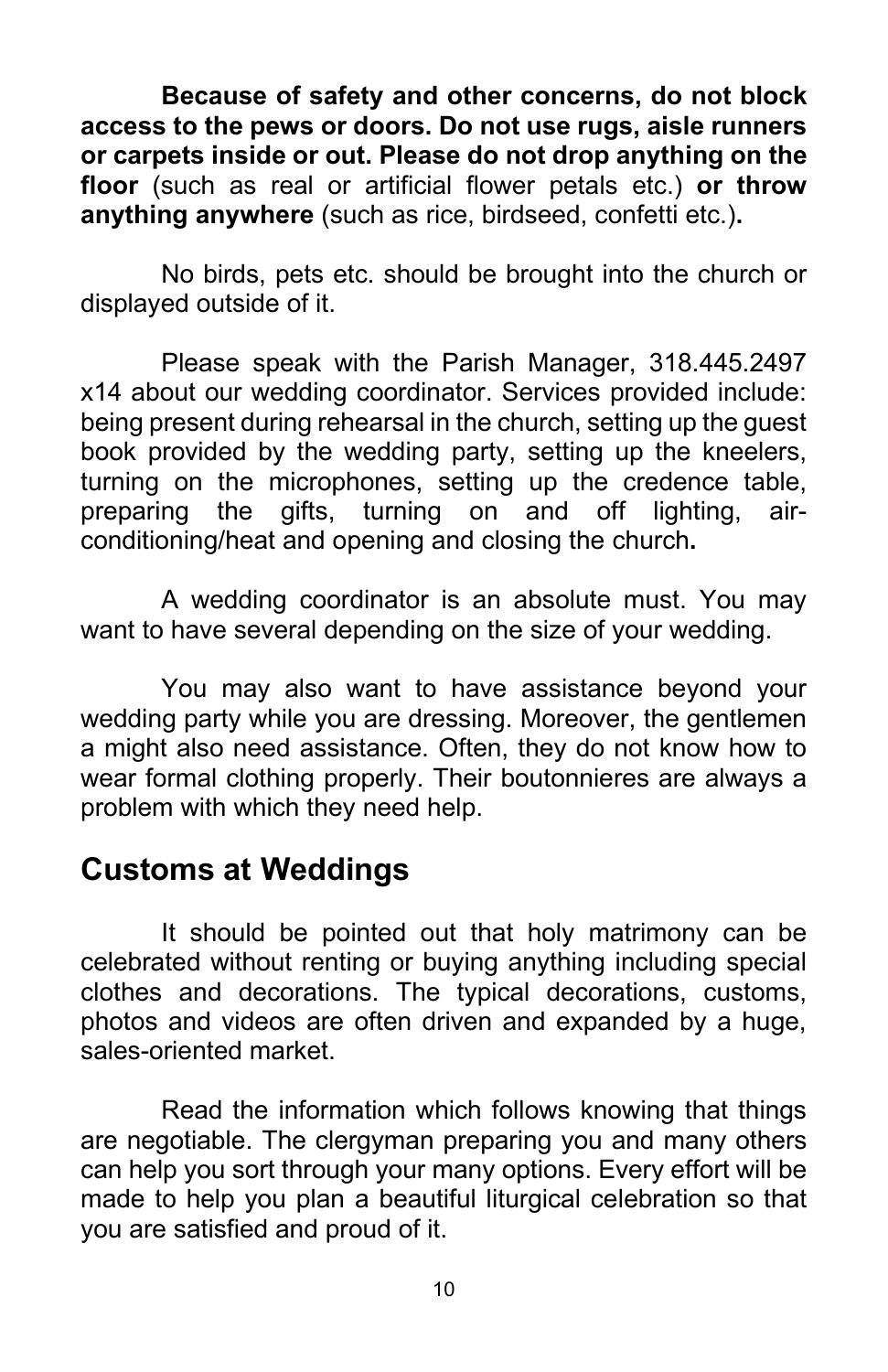The greatest compliment that can be paid to you is that your celebration and everything about it reflected who you truly are and showed the values you have. A simple, but elegant liturgy is very touching for everyone, and easier and less expensive for you. A show is always seen for the thin veneer and little substance it is.

Please distinguish between what is appropriate for each of the following: (1) the liturgical celebration of a Nuptial Mass or Catholic Rite of Marriage outside of Mass; (2) a wedding; and (3) a reception or party. Each one is a very different type of event.

**Start your ceremony on time.** Other services may follow. It is also a courtesy to your guests.

There is no place in a Catholic nuptial Mass or a celebration of holy matrimony outside of Mass for the "unity candle". In the Catholic ritual, the exchange of consent brings about your marital unity and a token of it is the exchange of rings. More than one sign of unity diminishes the importance of each. Furthermore, the sign of unity of a couple who are both Catholic is the reception of the Eucharist together as spouses.

Also not in the Catholic ritual is "the kiss." However, a couple should always kiss at the sign of peace. Of course, this loving act should not appear lustful, suggestive or too dramatic.

#### **Please make certain that no cars are decorated in the parking lot. This wonderful custom may take place at the reception.**

#### **Bride's Room (located in the Community Center)**

Someone from your party must be responsible for clearing out everything including trash from these rooms **before** leaving for the reception. This is necessary so that the services that will follow yours can use the rooms for other purposes. Your coordinator might be the person delegated this important responsibility.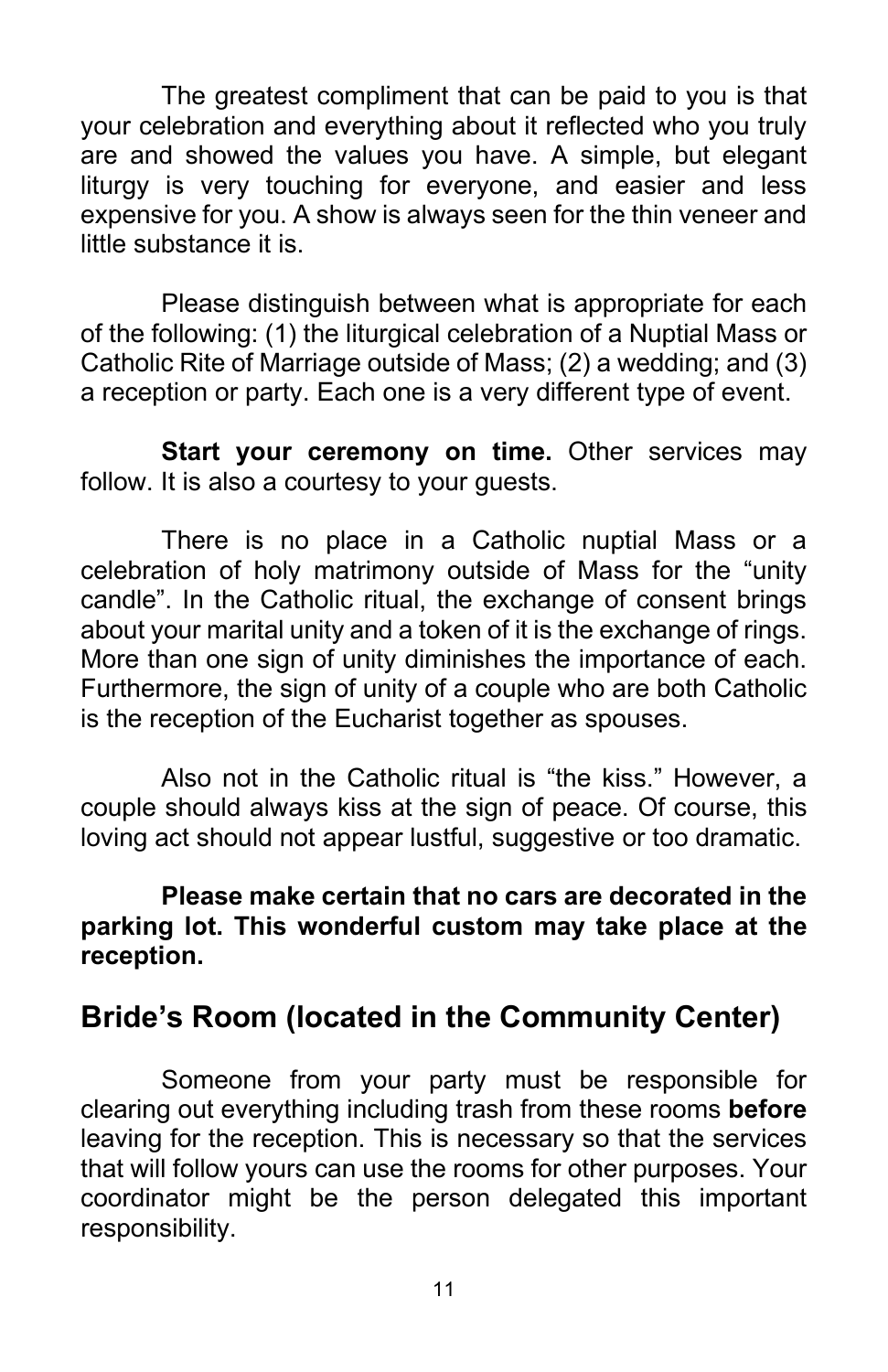### **Use of Alcohol, Drugs, and Tobacco**

It is important to remember that it is the practice and the law of the Catholic Church that marriage vows can be exchanged only between persons who can exercise a truly free will at the time of consent. This means that the bride and groom must be free of all drugs or alcohol in order to have a free exchange of their consent. In addition, no one in your party can be under the influence of alcohol or drugs if the marriage is to take place. Anyone, even if it is you yourself, appearing to be even slightly "under the influence" shall be asked to leave. If he/she fails to comply, he/she will be escorted immediately from the premises by the police.

Absolutely no alcohol or controlled substance may be brought or consumed on the property at anytime before the ceremony by anyone. Smoking is permitted outdoors and away from the buildings only!

#### **Photographs and Videotapes**

These provide a lasting record of your nuptial Mass or celebration outside of Mass. It is also essential that everyone not interfere with the sacredness of the liturgy. We ask, if posed pictures are to be taken before the ceremony -- a good idea, that they be completed at least 30 minutes before the liturgy is to begin.

Once the Mass or ceremony has begun, take all the photos and video you want from the nave (pew level) only. In other words, no one other than the wedding party is to be on the "stage" area or any other elevation in the church at any time whatsoever. Please note that flash bulbs and video lights are not to be used during the ceremony because they might distract or blind the clergyman or you. In addition, we request that no one stand or place equipment on the pews.

Please respect your guests at the reception and the need to clean and set up the church for other services. Limit your photographer to no more than 30 minutes of post-ceremony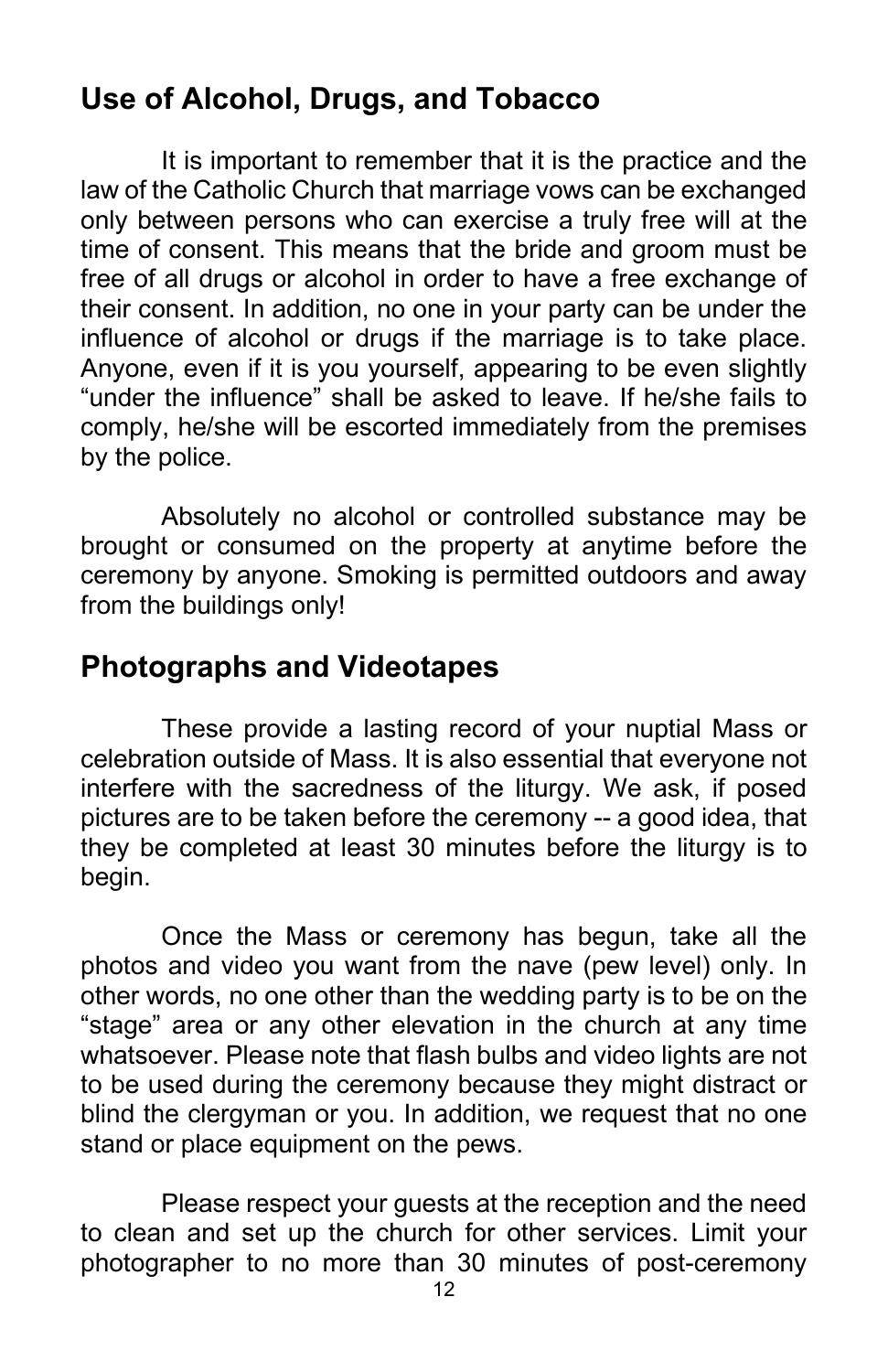pictures in the church. Better yet, take these, or most of them, at the reception hall after you have had a bite to eat and something cool to drink. Everyone will look a lot more relaxed and feel **better!** 

#### **No Cost for the Celebration of Sacraments**

There is no fee for the church for your nuptial Mass or celebration of holy matrimony outside of Mass. There is no charge for use of the church, the bride's room, services of the clergyman are free.

**Your questions for the clergyman:**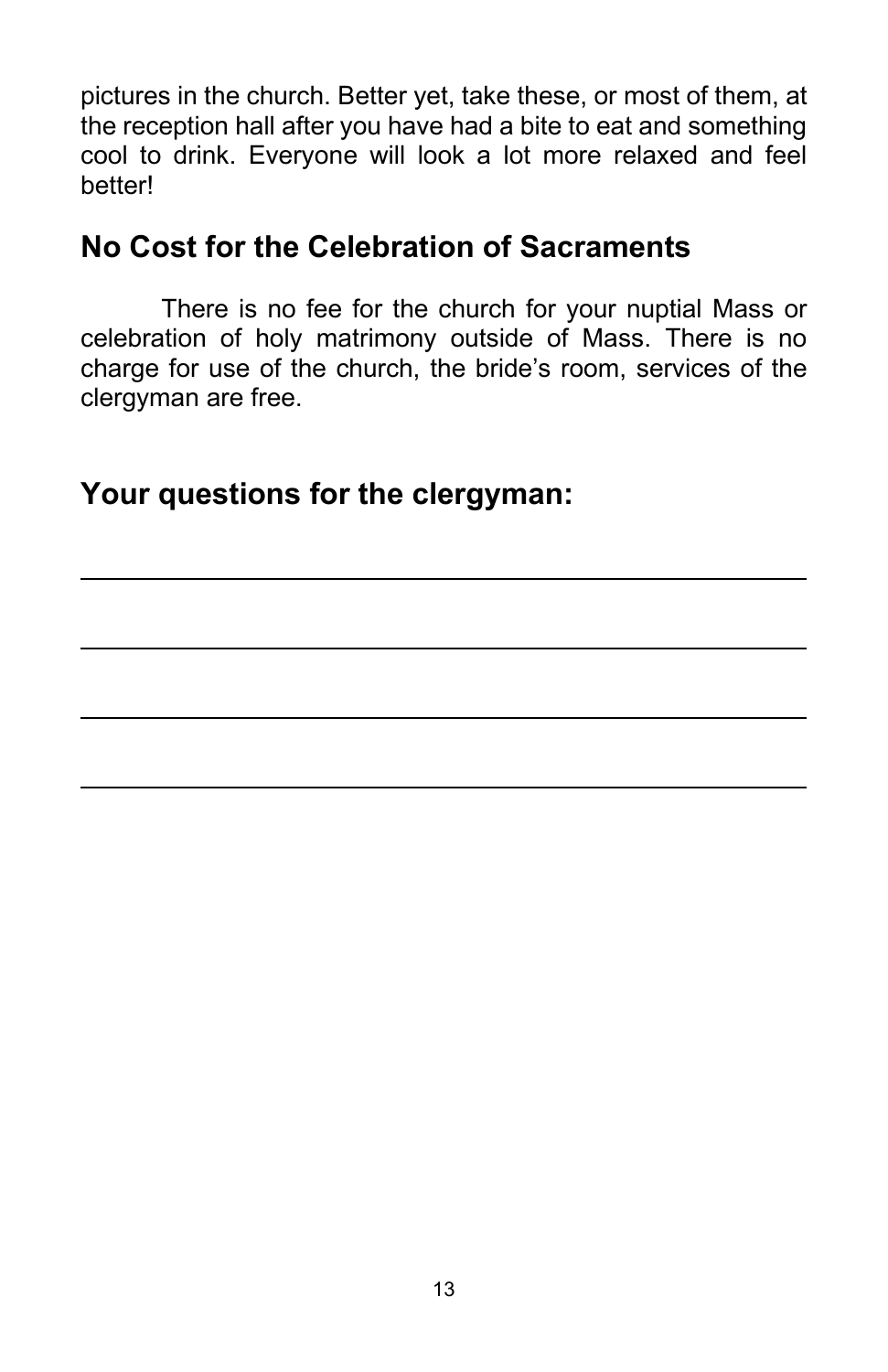## **Your "TO DO" list:**

Both bride and groom participate in the following:

|       | Initial appointment with the clergyman (bring this Instruction with |  |  |
|-------|---------------------------------------------------------------------|--|--|
| you): |                                                                     |  |  |

*Prepare* follow-up appointments(s):

Other marriage preparation plans:

Other plans:

Choose your Scripture and prayers:

Meeting(s) with organist/musicians:

Fill out the wedding planner and make three copies of the final draft:

Meeting(s) concerning the rehearsal dinner:

Meeting(s) concerning hall rental: Meeting Concerning hall rental:

Meeting(s) concerning catering

Any required approvals of the clergyman two (2) months before wedding:

Final appointment with the clergyman if needed:

#### *Re-read the sections of this booklet from "The Rehearsal..." through "Photographs..." the day of your rehearsal*.

Rehearsal: **Example 2018** 

Our married life begins: